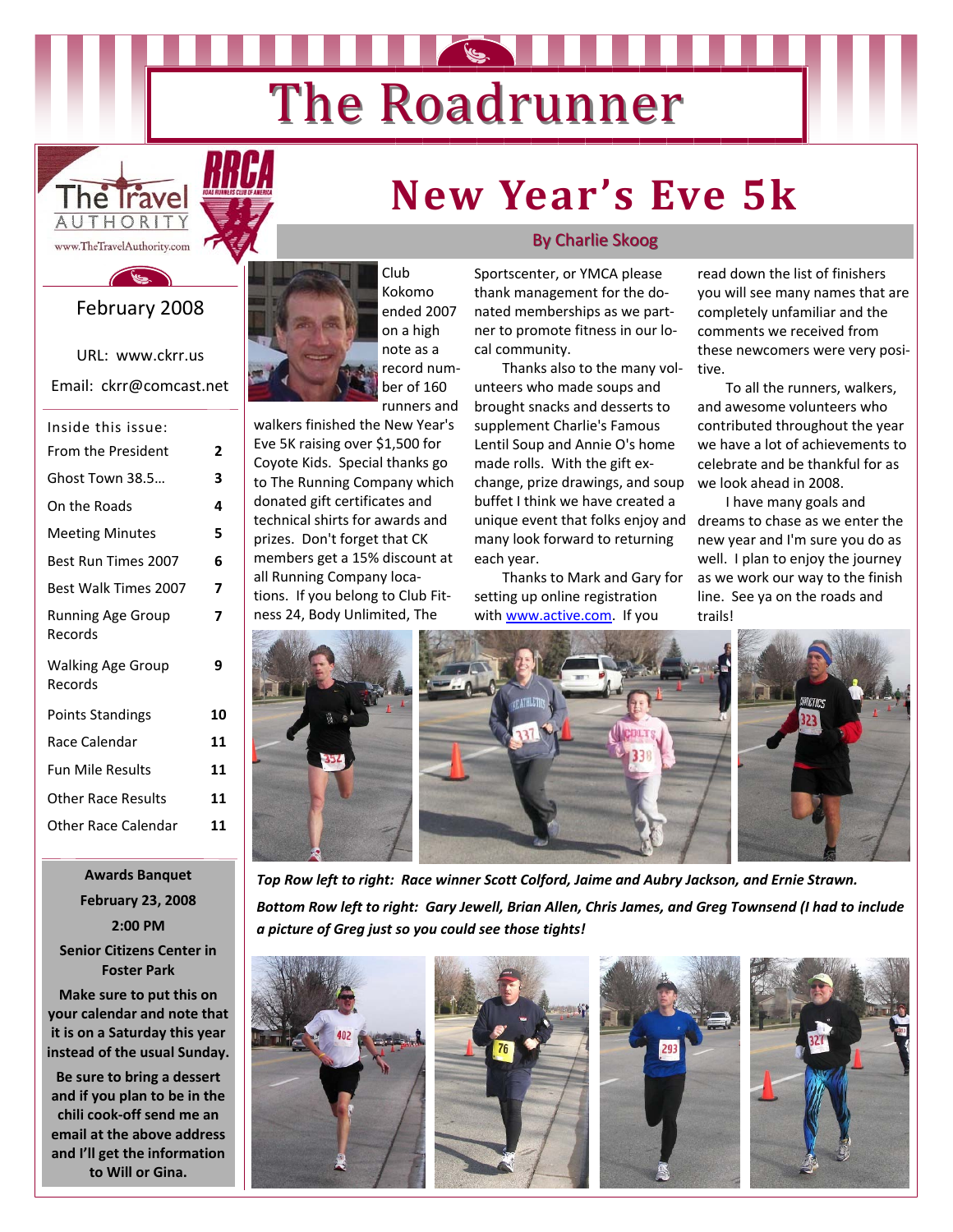

### **From the President**



On January 9<sup>th</sup> a handful of CKRR members converged at Grace Fellowship church to make the selection of the Year End Awards banquet award winners. Ray and Robin Tetrault volunteered to make pizzas for everyone's dinner (even the crust was made by hand!). Thanks to everyone that attended, I appreciate your help in getting this completed on time. And thanks to Ray and Robin for providing the facility and making a spectacular dinner. As a re‐ minder, the Year End Awards banquet will be **Saturday** February 23 at the Senior Cen‐ ter located at Foster Park. The third annual CKRR Chili Cook off will take place for our pitch in dinner. I encourage those of you

#### By William Irvin

who can cook your famous chili to contact me at **WI225@insightbb.com**, we will be giving out gift cards to the top three voted chili's again.

time off, it is tempting to start off where we apart of helping with the Haynes. As of No-As the New Year begins, let me say first of all Happy New Years to everyone! The bitter cold Indiana weather is on its way. It is once again time to begin planning out your training for the New Year, right when digits! Since we had very mild weather all the way up to the end of 2007, we can all predict the Indiana weather. Those of us who have been in Indiana most or all of our lives have come accustomed to training in the bitter cold weather and some have gone straight to the treadmills. Make sure that you start out easy if you have taken left off. It is difficult being sidelined for the first few weeks (or months) by adding too much too soon and then having to watching everyone else train for the MINI marathon. We would like to see all of you at the races and not on the sideline.

New Years Eve 5K you were treated to great have decided to take over the race with the and to those who helped with the food. For very big shoes to fill and a lot to learn from the first time we used Active.com, an online these members and hope that we can kick For those of you who attended the weather and even better fellowship. Congratulations to Charlie Skoog for directing a successful New Years Eve 5K. We had a tremendous turn out and a superb lunch afterwards and the weather could not have been better. Thanks to all the volunteers registration company, to help promote our race to pull in other runners from other

areas who would not have known about our race. I spoke with a handful of runners from other areas outside of Kokomo who found our race on line and decided to join us. They could not stop talking about how much fun CKRR seems to have and what a family environment that we have. With these comments, all you can do is smile and be thankful that we have such an amazing the temperature will begin to get into single club that others from outside see how much fun we have together. Thanks to everyone for what you bring to the CKRR atmosphere.

> With a new year brings change. Bill Barnett has successfully retired from both Delphi and from directing the Haynes Ap‐ pearson 4 miler for 2008. Everyone appre‐ ciates Bill and his dedication over the many years that he has either directed or been vember we did not have a replacement for the race director position and there was discussion as to whether we should cancel the race all together. Since this is CKRR's signature event I could not stomach the thought of another organization taking over the race. With this said, Gina Sheets and I guidance of previous race director commit‐ tee members and also other club members. We hope that we are as successful at directing the race as Bill and the others (Tom Mik‐ lik, Dave White, Mike Deirdorf, Steve Wand, John Wiles, and Lorene Sandifur). We have off a great new Haynes race for 2008.

- 2/4 Dennis Ball
- 2/6 Scott Pagington
- 2/6 Emily Christenson
- 2/7 Andrew Rodgers
- 2/9 Amber Longwith
- 2/9 Russell Fox
- 2/11 Ryan Jones
- 2/14 Stephen Batey

# **Birthday List**

- 2/16 Roxane Burrous 2/16 Mike Daugherty
- 2/16 Keith Hill
- 2/19 Steve Currens
- 2/19 Cory Jackson
- 2/19 John Norris
- 2/20 Stella Rood
- 2/21 Shannon Reinagle
	-
- 2/22 Mike Williams
- 2/23 Sally Freeman
- 2/23 Kaylee Perkins
- 2/24 Dan Lutes
- 2/24 Julia Birkhimer
- 2/28 Shelby Revils

Happy Birthday from CKRR!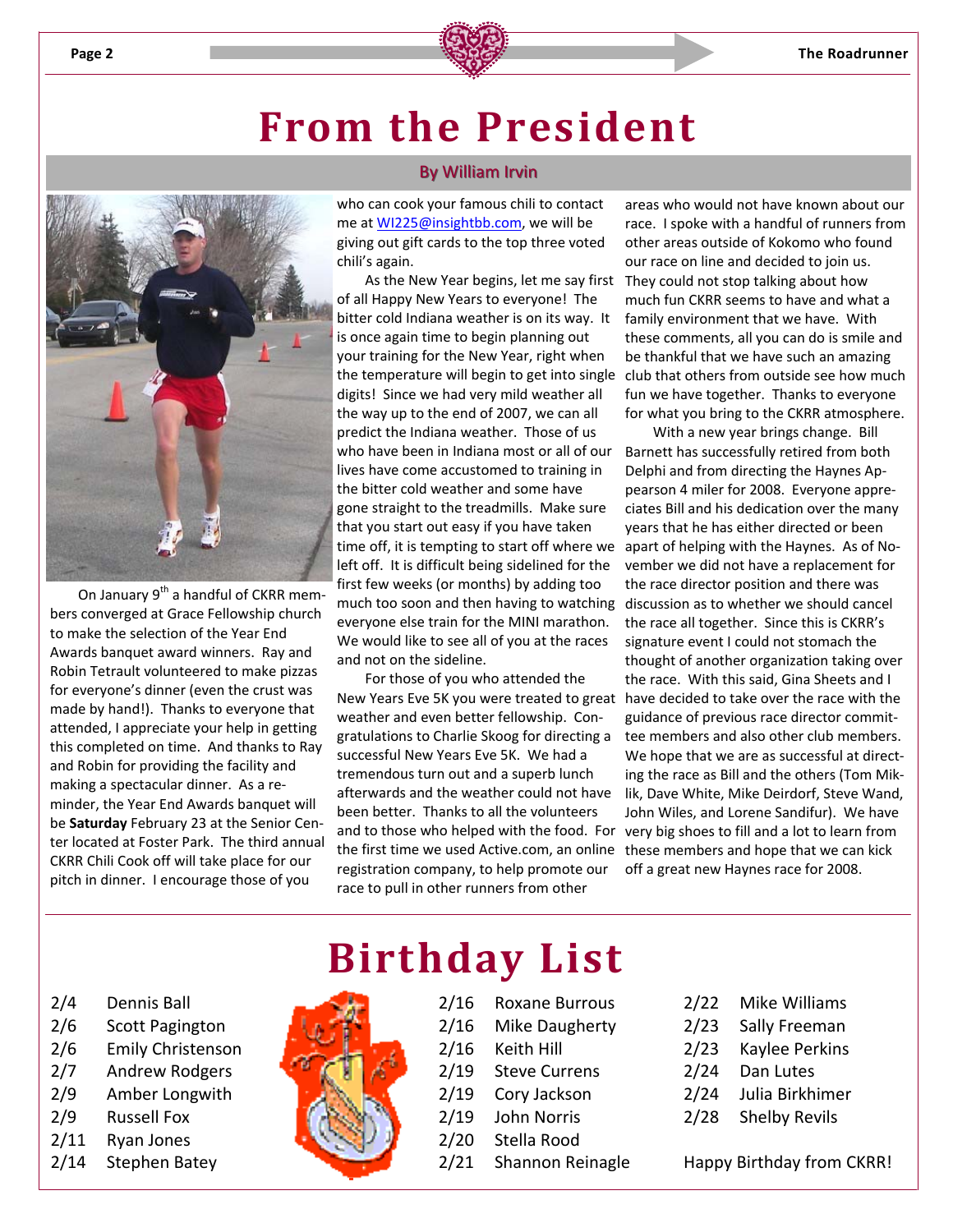



#### **The HUFF**

Trav and I had a great time with Char‐ lie, Robin, Greg, Gale and George as we car pooled up to meet the challenge of the 2007 HUFF. The course was everything expected, muddy, slick, cold (it got colder during the day), and a blast. It was a mud fest. Of course the best part about finish‐ ing that 50k was taking the time to enjoy a good meal with friends and rehash the rough parts. The first time I did the HUFF I only did two loops. I was glad to finish it this year and I finished second in my age group. Trav did a great by completing all three loops when his longest training run was 11 miles with a lunch break half way in between.

#### **The Siberian**

A week following the HUFF Trav and I, along with Robin, Charlie and Greg headed over to do the Siberian. More mud and more wind and more freezing temps ‐ cer‐ tainly the name lives up to itself. This 7.65 mile course (as measured by my Garmin) everywhere. Plus the water on the course was easily knee deep in places, making standing around after the race not enjoy‐ able. What was enjoyable after the race the party at Spanky's. The race was fun and I was able to pass some ladies at the end to get a t‐shirt as one of the first 25 female finishers. Just what I needed.

#### **The Ghost Town 38.5**

The Ghost Town 38.5 miler was held

#### By Gina Sheets

Trav and I went out early to visit my parents all to go a total of eight miles (four one was fun if you like the mud, it was thick and freeze. The course was pretty much an out on the 20<sup>th</sup> of January in Hillsboro New Mexico, population 26 and that may be counting a Javelina or two. The community is charming, the mountains will eat you a live, and the altitude will spit out what was not eaten. In .2 of a mile there is 300 foot plus ascent at an elevation of just under 7,000 feet. This was not for flatlanders. in Mesa Arizona. Because of the HUFF and the Siberian I think I dislocated my hip. I could not walk or put any weight on my right leg. I thought that having a weekend to "rest" would be just the trick – ha. As I type this report I am still numb. The numb‐ ness started when the race took off it was 12 degrees in New Mexico at 6:00am. I stayed numb the rest of the day. Because of my inconvenient injury I had to walk the entire 38.5 miles, never again. I do not know how you all walk that far and that fast. The course was beautiful and most of it was runable (like that word) if a person could run. Walking I used muscles that I did not know were in my bottom, my shins hurt from my foot striking a new way and I chaffed under my arms for trying to look like I was propelling forward on the course. I was so cold; I dressed to run not walk and not in 12 degrees. I was so thankful to see the sun coming up behind us. When the sun was out and I was in it the temp was up in the 40's and it felt great for awhile. Then I would climb around the mountain and be in the shade and get chilled. I learned a new trick. It was so cold my Gatorade froze and my cap was frozen shut. I learned to carry the bottle upside down and that kept the liquid moving making it more difficult to and back. The first 6.5 miles (that seemed like the last 100 miles at the end) was on a highway with tight switch backs, 9 foot wide bridges, and cattle guards – definitely a hazardous place, in the dark and in the light. We got off the road and hit a dirt, rock trail for about 8 miles. We went into the forest to begin our first ascent. Once we climbed up 6,800 feet the view was in‐ credible it was a great excuse to rest and try to breathe. Going down I was cautious

because a misstep could kill ya. I was back on a dirt road, still climbing until mile 16, and then it was into the forest for awhile. I emerged out onto a cliff and the view was stunning. It was a Kodak moment and me with no camera. The climb around this cliff, up and down took me 1.2 hours in and 1 hour out (faster with experience I guess) way). The turn around was almost heartbreaking because you knew the mountain was waiting and the ascent up to 7,000 feet again. To entertain myself, no IPod, I would often find myself singing, talking to GOD or the cows, who ever responded first, but certainly being thankful for the experience.

I walked the entire 38.5 miles in 10 hours and thirty three minutes. I did not come in last but the last five I bet. It was a beautiful course; there were 47 runners who started, not sure how many finished. If you are looking for your first ultra this should be on your list. The race will cap at 60 and next year it will cap. I may just re‐ peat this one (I usually do not do repeat States this was 15). The race director, her family and most of the community (including the javelina's) volunteer for the race. The race director knew that some of us were in town on Friday night she invited us into her home and fed us well. The pasta dinner on Saturday night was very fun and there were door prizes for almost everyone. That is support!

A side note, when you travel the Ultra circles all across the United States, someone knows David Hughes. I spent the first hour on the course talking about David with a fellow runner; David is well respected in the Ultra community. Of course David has helped me a lot and I do respect his Ultra accomplishments.

This course was so remote I saw Trav when I started and at the finish. He had no opportunity to give me a plain hamburger or any other support while running or I mean walking. We have three more months to race and then we are done until October because we will start the Farmers Market again. I hope I can keep myself together. Maybe duct tape would help.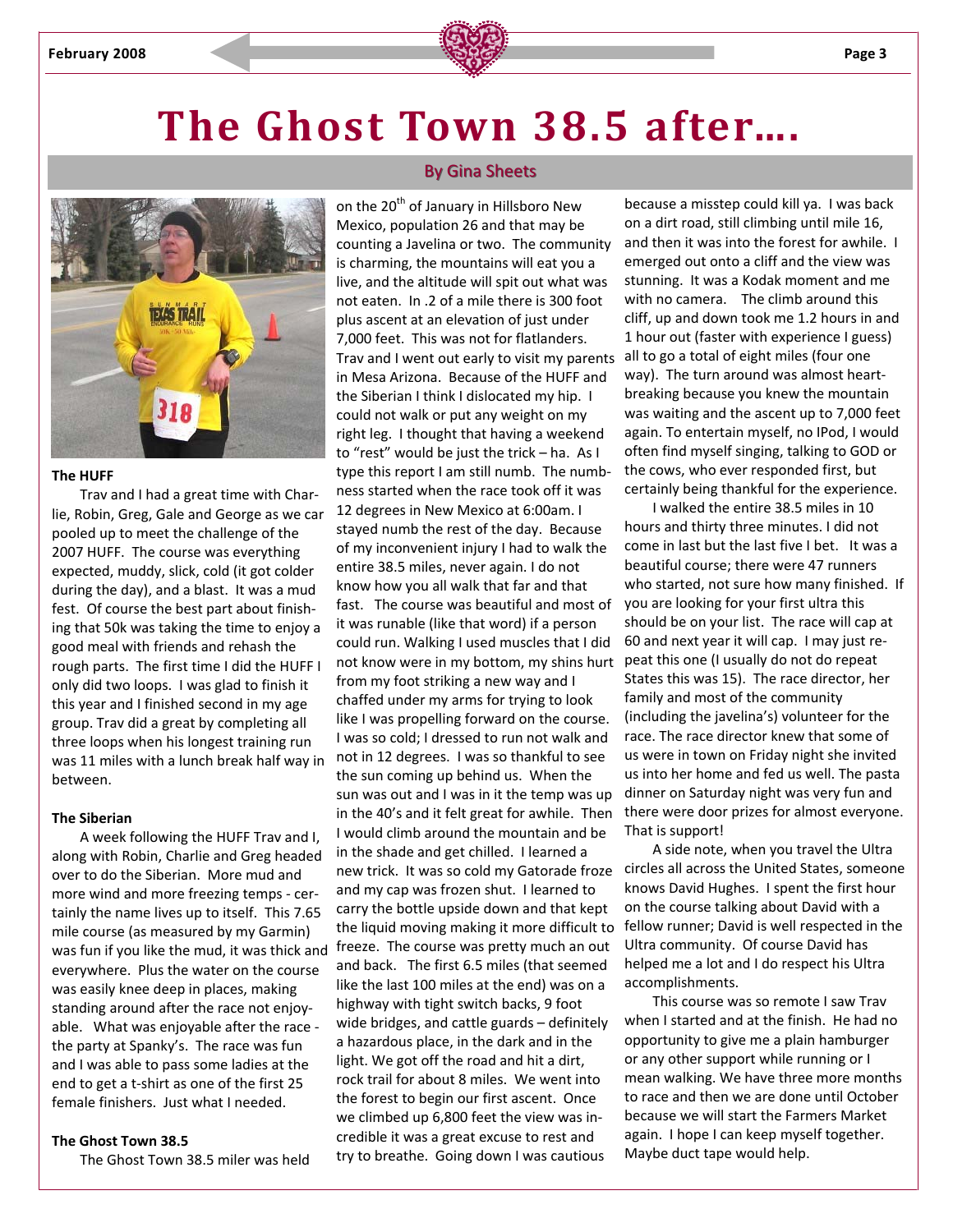

### **On the Roads**

#### By Johnnie 'O



The Susan G. Komen Race for the Cure Indianapolis set records with more than 39,000 entrants and \$2.3 million in dona‐ tions at its  $16^{th}$  race last year. Club Kokomo also set records last year

with 80 team members and \$1,601 in donations.

Komen Indy's goals for this year's April 19 race are 40,000 participants and \$3 million in donations. Capt. Jack., one of CK's team

leaders, is shooting for 100 members and \$2,000 in donations.

Of the dollars raised last year, 75 percent stayed in Central Indi‐ ana in the form of grants to 21 organizations that provided educational programs to 35,000 people, and 13,200 free breast exams and 4,125 free mammograms to women who could not pay for the ex‐ ams.

The other 25 percent raised by Indy went to the national Komen Foundation, which used the money for research. Six Indiana organi‐ zations received researched dollars from Komen.

Because of a promise 26 years ago between Nancy Brinker and her sister Susan Komen, who died of breast cancer, "We now live in an era of historic rates of screening and early diagnosis, declining mortality rates, improved treatment methods, and groundbreaking

**Race is on to set Race for the Cure records** when diagnosed, they are likely to have a more aggressive can‐ cer with a less promising prognosis. And, most disturbing of all, uninsured women are 40 percent more likely to die of breast cancer than those with insurance coverage."

> Two CK members had a lot to do with breaking our one‐year Race for the Cure records last year. One was Sara Miller, who shared the story of her courageous fight against breast cancer. The other is Charlie Skoog, who asked anyone within ear shot, "Hey, why don't you join our Race for the Cure team?"

And, to echo Charlie, "Why don't you join our Race for the Cure team?"

Online registration is now open. There are no changes in entry fees again this year. The base entry types include: team participant, \$23; sleep in for the Cure (entrant does not have to be present on race day, but will receive a race shirt), \$23; team survivor (a breast cancer survivor who will receive a race shirt and survivor package that includes a pink survivor shirt, hat, and bib number), \$23; and team child (8 years of age or younger en‐ trant will not receive a race shirt but will be counted as team member), free.

In addition to one of the base entry types, a participant may select any combination of the additional entry items that in‐ clude: In the Pink (entrant receives special gift for making an extra donation; gift can be viewed at www.komenindy.org), \$50;

research," Dana Curish, Ko‐ men Indianapolis executive director, said at an Indy Race for the Cure Team Captains' meeting in January. "Because of Komen's tireless efforts, the five‐year survival rate when breast cancer is discovered early has risen from 74 per‐ cent in 1982 to 98 percent now."

This is wonderful news for most people, but the future is not as bright for others. "Today, one in eight women will be diagnosed with breast cancer and one in every 33 will die from the disease," Curish said. "African American women have the highest death rate from breast cancer, 36 percent higher than Cauca‐ sian women. Hispanic women are much more likely to be diagnosed at a later stage. Young women under age 40 aren't screened as often and



*Last Year's Runners and Walkers got together for a photo on the steps of the IUPUI library.*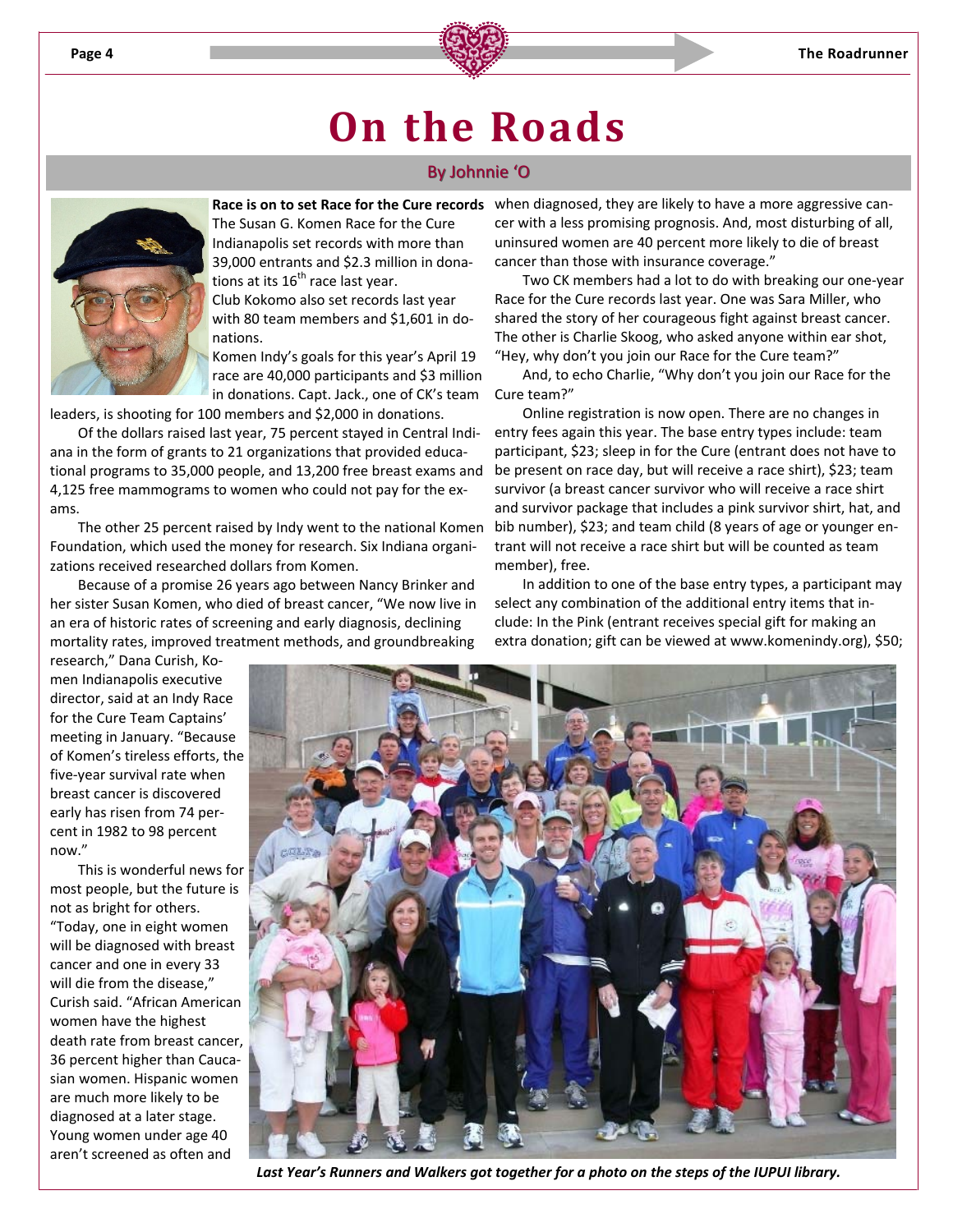

### **On the Roads (continued)**

and competitive (entrant will receive a commemorative timing chip to keep and a special bib number, and their time will be posted), \$29.

Registering is quite simple. Go to www.komenindy.org. If you registered online last year, you can log in using your username and password. If you don't re‐ member your username and/or password, follow the instructions and Komen will email them to you. If you did not register online last year, select "Join a Team." Our team's name is Club Kokomo Roadrunners and Capt. Jack is the team captain.

A new feature this year is registering additional members at the same time as you register yourself. You will fill in the boxes labeled additional family members. However, the additional person does not have to be a "family" member for you to use this feature. As in past years, Capt. Jack will pick up the team member race packets and distribute them April 16 prior to CK's training run in Highland Park.

Until cures are discovered and deliv‐ ered, Komen Indy promises to spend the money it raises on "making sure everyone in central Indiana, especially the most vul‐ nerable in our community, has access to education and early screening and detec‐ tion services, giving them the best chance for survival.

"Together, our staff and board, our 21 grantees, our 650 volunteers, our 2,000 breast cancer survivors, and our 39,000 race participants promise to do everything we can to raise even more awareness and more funds until we have a world without breast cancer," Curish said.

Team registration closes March 21, so go online and help Club Kokomo and Ko‐ men Indy set records again this year.

#### **Guest Speaker**

"I'm here to kick butt and take num‐ bers."

That's how Komen Indy volunteer and 10‐year breast cancer survivor Becky Sage began her talk at the Race for Cure Team Captains' meeting in January. The feisty Warren School registrar will speak at CK's Award Luncheon on Feb. 23. Come by at 1 p.m. and hear what she has to say.

## **Meeting Minutes**

Club Kokomo Road Runners Meeting January 7, 2008 6:30 PM

Members Present: William Irvin, Gina Sheets, Mark Shorter, Brian Reinhardt, Patti Reinhardt, Charlie Skoog, Ray Tetrault, Robin Tetrault, Sylvia Burgin, Dana Neer, Travis Sheets, Robin Cole

William Irvin opened the meeting at 6:10 P.M.

#### **REPORTS**

Financial Report given by Mark Shorter

#### OLD BUSINESS

- New scholarship application criteria
	- Must be member of CK prior to Jan 1 of application year
	- Must have been an age group qualifier in any previous year unless a member of a high school or college cross country team.
		- Ray motioned that we accept the changed and Robin T seconded. Voted unanimously in favor of.
- Club Kokomo supporter shirts (long sleeve, high tech material) Charlie is looking to purchase from Running Company Will include club logo, Coyote Kids logo and a statement about support of Club Kokomo and Coyote Kids Purchase price for individuals will be approximately \$15 New Years Eve 5k

Raised approximately \$1500 for Coyote Kids

#### NEW BUSINESS

- Peyton Manning Payback Foundation
	- Must state in what ways money will be used
	- Dana will look into timing devices chips, clocks, etc..
	- Gina will write grant before Feb 1
- Walker age groups
	- Discussion of adding or changing age groups Number of walkers does not merit adding age groups Tabled until walkers are present to discuss changes

Brian motioned to adjourn at 8:00 PM. William seconded. Meeting adjourned.

*Ryan Bagwell holds off a fast approach‐ ing Cassie Bauson during the recent New Years Day 5k.*

Next meeting scheduled for February 4, 2008 at Grace Fellowship Church at 6:30 P.M.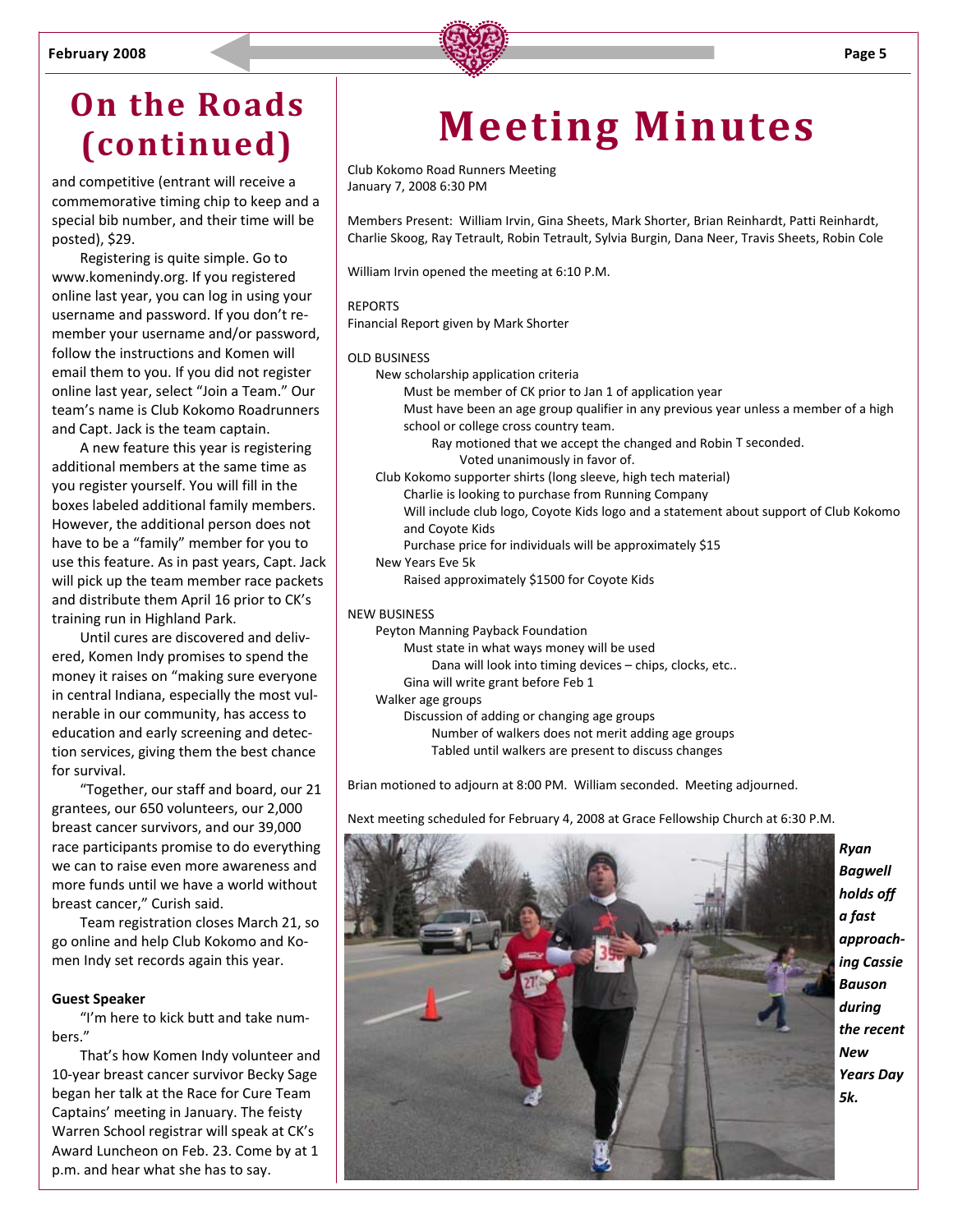# **Best Run Times for 2007**

| 1 Mile |  |
|--------|--|
|        |  |

| 1 Mile            |                                               |                | 55-59<br>60-64    | Joyce Pennycoff<br>Kathy Murdoch                | 35:13<br>35:48     | 25-29<br>30-34       | <b>Matt Yarosz</b><br>William Irvin            | 1:04:57<br>1:01:11 |
|-------------------|-----------------------------------------------|----------------|-------------------|-------------------------------------------------|--------------------|----------------------|------------------------------------------------|--------------------|
| Women<br>$0 - 12$ | Jensen Freeman                                | 7:27           | Men               |                                                 |                    | 35-39<br>$40 - 44$   | <b>Scott Colford</b><br><b>Brian Reinhardt</b> | 50:58<br>57:17     |
| 13-19<br>25-29    | Heidi Freeman<br>Allison Irvin                | 6:28<br>6:35   | $0 - 12$<br>13-19 | <b>Waylon Coulter</b><br><b>Brandon Sheline</b> | 30:18<br>23:32     | 45-49<br>55-59       | Phil Rozzi<br><b>Ricke Stucker</b>             | 1:12:49<br>1:11:40 |
| 30-34             | Geana Moore                                   | 9:05           | $20 - 24$         | <b>Bryan Phillips</b>                           | 20:54              | 60-64                | David Hughes                                   | 1:20:55            |
| 35-39             | Gina Sheets                                   | 7:19           | 25-29             | Matt Yarosz                                     | 24:20              |                      |                                                |                    |
| 40-44             | Patti Reinhardt                               | 7:56           | 30-34             | William Irvin                                   | 24:04              | 10 Mile              |                                                |                    |
| 45-49<br>50-54    | Roxane Burrous<br><b>Robin Tetrault</b>       | 6:59<br>8:00   | 35-39<br>40-44    | <b>Scott Colford</b><br>Dana Neer               | 21:15<br>23:28     | Women                | Allison Irvin                                  |                    |
| 55-59             | Joyce Pennycoff                               | 7:37           | 45-49             | Al Hochgesang                                   | 26:28              | 25-29<br>30-34       | Amy Piazza                                     | 1:29:21<br>1:26:33 |
| 60-64             | Kathy Murdoch                                 | 7:52           | 50-54             | Earl Strong                                     | 28:35              | 35-39                | <b>Heather Weber</b>                           | 1:17:22            |
|                   |                                               |                | 55-59             | Joe Rangel                                      | 25:00              | 40-44                | Patti Reinhardt                                | 1:32:04            |
| Men               |                                               |                | 60-64             | David Hughes                                    | 31:39              | 45-49                | Cassie Bauson                                  | 1:34:02            |
| $0 - 12$<br>13-19 | <b>Waylon Coulter</b><br>Sam Freeman          | 6:11<br>5:09   | 65-69<br>$70+$    | <b>Stan Shuey</b><br><b>Riley Case</b>          | 31:17<br>35:53     | 50-54                | Lorene Sandifur                                | 1:27:39            |
| 25-29             | Cory Jackson                                  | 6:57           |                   |                                                 |                    | Men                  |                                                |                    |
| 30-34             | <b>Matt York</b>                              | 5:31           | 5 Mile            |                                                 |                    | 13-19                | Sam Williamson, Jr.                            | 1:18:45            |
| 35-39             | <b>Scott Colford</b>                          | 4:51           |                   |                                                 |                    | 30-34                | William Irvin                                  | 1:06:07            |
| 40-44<br>45-49    | <b>Brian Reinhardt</b><br><b>Greg Sumpter</b> | 5:23<br>7:03   | Women<br>13-19    | Nicole Parry                                    | 35:57              | 35-39<br>$40 - 44$   | <b>Scott Colford</b><br>Dana Neer              | 58:40<br>1:01:11   |
| 55-59             | Joe Rangel                                    | 5:48           | $20 - 24$         | Sarah Bauson                                    | 39:31              | 45-49                | <b>Eric Mathew</b>                             | 1:14:04            |
| 60-64             | Doug Mankell                                  | 8:30           | 25-29             | Rebekah Kinney                                  | 41:41              | 50-54                | Don Gifford                                    | 1:19:20            |
| 65-69             | <b>Stan Shuey</b>                             | 6:55           | 30-34             | Robyn Pagington                                 | 34:47              | 55-59                | <b>Tom Miklik</b>                              | 1:31:58            |
| $70+$             | <b>Bill Heck</b>                              | 8:19           | 35-39<br>40-44    | Lisa Jones<br>Michelle Hollingsworth            | 42:16<br>37:22     | 65-69                | John Norris                                    | 1:27:50            |
| 5k                |                                               |                | 45-49             | Roxane Burrous                                  | 39:37              | <b>Half Marathon</b> |                                                |                    |
|                   |                                               |                | 50-54             | Lorene Sandifur                                 | 40:23              |                      |                                                |                    |
| Women             |                                               |                | 55-59             | <b>Rhenda Action</b>                            | 46:12              | Women                |                                                |                    |
| $0 - 12$<br>13-19 | Aubry Jackson<br><b>Waverly Neer</b>          | 41:59<br>18:06 | Men               |                                                 |                    | $0 - 12$<br>13-19    | Victoria Christenson<br>Kaitlin Christenson    | 2:58:41<br>1:52:33 |
| $20 - 24$         | Sarah Bauson                                  | 24:00          | 12                | Josh Revils                                     | 40:05              | $20 - 24$            | Sarah Bauson                                   | 1:55:59            |
| 25-29             | Allison Irvin                                 | 22:19          | 13-19             | Mason McGovern                                  | 31:27              | 25-29                | Allison Irvin                                  | 1:51:00            |
| 30-34             | Robyn Pagington                               | 20:14          | 25-29             | Nathan Hovermale                                | 33:29              | 30-34                | Amy Piazza                                     | 2:02:44            |
| 35-39<br>40-44    | Heather Weber                                 | 19:56          | 30-34             | Chris James                                     | 32:23              | 35-39                | <b>Heather Weber</b>                           | 1:39:53            |
| 45-49             | Michelle Hollingsworth<br>Roxane Burrous      | 22:17<br>23:39 | 35-39<br>40-44    | Scott Colford<br><b>Brian Reinhardt</b>         | 27:13<br>31:57     | 40-44<br>45-49       | Michelle Hollingsworth<br>Carla Yerkes         | 1:57:26<br>1:38:17 |
| 50-54             | Lorene Sandifur                               | 24:08          | 45-49             | <b>Byron Bundrent</b>                           | 29:12              | 50-54                | Lorene Sandifur                                | 1:53:04            |
| 55-59             | Joyce Pennycoff                               | 26:43          | 50-54             | Mark Shorter                                    | 37:32              | 55-59                | Rhenda Acton                                   | 2:17:38            |
| 60-64             | Kathy Murdoch                                 | 26:58          | 55-59             | Joe Rangel                                      | 32:19              |                      |                                                |                    |
| Men               |                                               |                | 60-64<br>65-69    | David Hughes<br><b>Stan Shuey</b>               | 40:17<br>42:29     | Men<br>13-19         | Jesse Bauson                                   | 1:32:36            |
| $0 - 12$          | <b>Waylon Coulter</b>                         | 22:04          |                   |                                                 |                    | 25-29                | Mark Eads                                      | 2:13:51            |
| 13-19             | <b>Brandon Sheline</b>                        | 17:59          | 10k               |                                                 |                    | 30-34                | William Irvin                                  | 1:28:30            |
| $20 - 24$         | <b>Bryan Phillips</b>                         | 15:34          |                   |                                                 |                    | 35-39                | Scott Colford                                  | 1:12:27            |
| 25-29<br>30-34    | Seth Daugherty<br>William Irvin               | 17:36<br>18:24 | Women<br>13-19    | Vanessa Lorenz                                  | 1:03:39            | 40-44<br>45-49       | Dana Neer                                      | 1:18:27<br>1:39:20 |
| 35-39             | <b>Scott Colford</b>                          | 16:07          | 40-44             | Michelle Hollingsworth                          | 48:31              | 50-54                | Eric Mathew<br><b>Earl Strong</b>              | 1:44:54            |
| 40-44             | Dana Neer                                     | 17:18          | 50-54             | Lorene Sandifur                                 | 51:30              | 55-59                | <b>Ricke Stucker</b>                           | 1:48:38            |
| 45-49             | <b>Byron Bundrent</b>                         | 17:33          | 60-64             | Doris Griffith                                  | 1:03:47            | 60-64                | Doug Mankell                                   | 2:50:21            |
| 50-54<br>55-59    | Earl Strong                                   | 21:37<br>19:26 |                   |                                                 |                    | 65-69                | John Norris                                    | 1:58:28            |
| 60-64             | Joe Rangel<br>David Hughes                    | 23:48          | Men<br>30-34      | William Irvin                                   | 39:07              | Marathon             |                                                |                    |
| 65-69             | <b>Stan Shuey</b>                             | 24:10          | 35-39             | Scott Colford                                   | 34:18              |                      |                                                |                    |
| $70+$             | <b>Riley Case</b>                             | 28:02          | 40-44             | <b>Brian Reinhardt</b>                          | 38:57              | Women                |                                                |                    |
|                   |                                               |                | 45-49             | Phil Rozzi                                      | 47:27              | 13-19                | Laura Bauson                                   | 5:02:26            |
| 4 Mile            |                                               |                | 50-54             | Don Gifford                                     | 48:46              | 40-44<br>45-49       | Patti Reinhardt<br>Roxane Burrous              | 4:31:06<br>4:48:57 |
| Women             |                                               |                | 15k               |                                                 |                    | 50-54                | <b>Robin Tetrault</b>                          | 5:22:42            |
| 13-19             | <b>Waverly Neer</b>                           | 24:22          |                   |                                                 |                    |                      |                                                |                    |
| $20 - 24$         | Sarah Bauson                                  | 31:09          | Women             |                                                 |                    | Men                  |                                                |                    |
| 25-29<br>30-34    | Allison Irvin<br>Robyn Pagington              | 29:15<br>26:11 | 25-29<br>35-39    | Allison Irvin<br>Teresa Long                    | 1:12:39<br>1:27:54 | 13-19<br>35-39       | Jesse Bauson<br>Scott Colford                  | 4:31:23<br>2:33:57 |
| 35-39             | Kavita Kataria                                | 34:23          | 40-44             | Patti Reinhardt                                 | 1:27:53            | $40 - 44$            | <b>Brian Reinhardt</b>                         | 3:01:57            |
| 40-44             | Michelle Hollingsworth                        | 28:35          | 50-54             | Lorene Sandifur                                 | 1:20:23            | 45-49                | Eric Mathew                                    | 4:01:14            |
| 45-49             | Carla Yerkes                                  | 27:39          |                   |                                                 |                    | 50-54                | <b>Earl Strong</b>                             | 4:12:45            |
| 50-54             | Lorene Sandifur                               | 31:46          | Men               |                                                 |                    |                      |                                                |                    |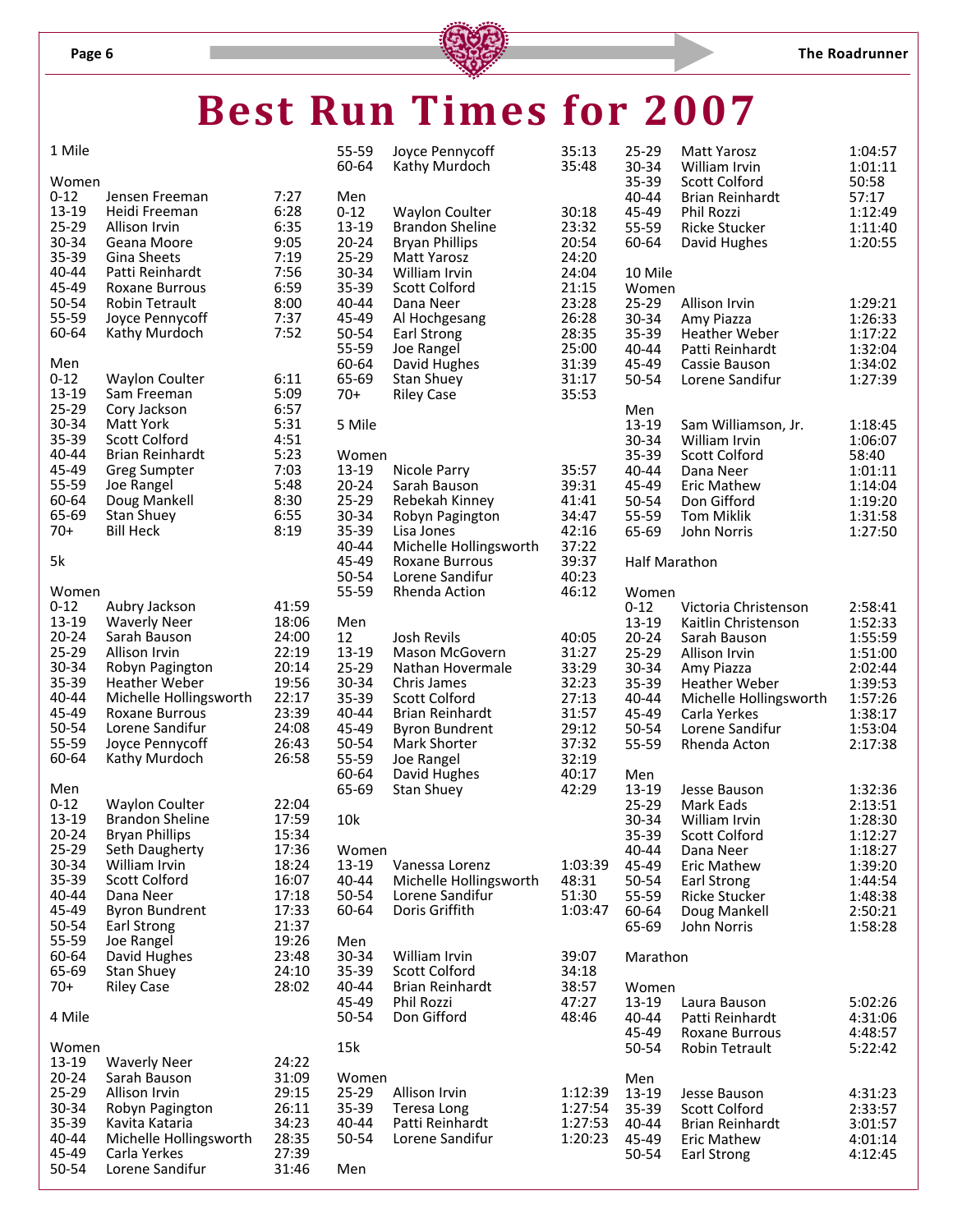

## **Best Walk Times for 2007**

| 3 Mile           |                     |       | Men            |                                      |                | 5 Mile         |                      |                |
|------------------|---------------------|-------|----------------|--------------------------------------|----------------|----------------|----------------------|----------------|
| Women            |                     |       | 13-19<br>40-44 | Nicholas Allen<br><b>Brian Allen</b> | 41:06<br>37:32 | Women          |                      |                |
| 13-19            | <b>Emily Allen</b>  | 47:08 | 45-49          | Steve Inman                          | 33:24          | 45-49          | Mary Miller          | 55:36          |
| 35-39            | Carol Savage        | 46:52 | 50-54          | <b>Rick Spencer</b>                  | 30:06          | 50-54          | Diane Gifford        | 1:05:22        |
| 45-49            | Mary Miller         | 31:58 | 55-59          | <b>Tim Taflinger</b>                 | 33:05          | 55-59          | <b>Judy Smith</b>    | 1:11:28        |
| 50-54            | Sylvy Bledsoe       | 37:41 | 60-64          | David Mygrant                        | 36:20          | 60-64          | Sylvia Burgin        | 1:15:58        |
| 55-59            | Angie Lorenz        | 56:09 | 65-69          | John McGinty                         | 40:28          | 65-69          | Pat Robertson        | 1:21:05        |
| 60-64            | Sylvia Burgin       | 41:51 | 70+            | Jerry Lambert                        | 30:51          |                |                      |                |
| 65-69            | Pat Robertson       | 46:50 |                |                                      |                | Men            |                      |                |
|                  |                     |       | 4 Mile         |                                      |                | 45-49          | Steve Inman          | 58:03          |
| Men<br>$13 - 19$ | Nicholas Allen      | 40:24 | Women          |                                      |                | 50-54<br>55-59 | <b>Rick Spencer</b>  | 53:23<br>59:26 |
| $40 - 44$        | <b>Brian Allen</b>  | 38:25 | 13-19          | <b>Emily Allen</b>                   | 1:12:38        |                | <b>Tim Taflinger</b> |                |
| 45-49            | Steve Iman          | 34:40 | 45-49          | Mary Miller                          | 43:31          | Half Marathon  |                      |                |
| 50-54            | <b>Rick Spencer</b> | 30:26 | 50-54          | Sylvy Bledsoe                        | 51:57          |                |                      |                |
| 55-59            | Tim Taflinger       | 32:13 | 60-64          | Sylvia Burgin                        | 55:21          | Women          |                      |                |
| 60-64            | David Mygrant       | 35:54 | 65-69          | Pat Robertson                        | 1:04:46        | $20 - 24$      | Cara Lee             | 3:22:09        |
| 65-69            | John McGinty        | 38:11 |                |                                      |                | 45-49          | Mary Miller          | 2:36:44        |
| $70+$            | Jerry Lambert       | 35:16 | Men            |                                      |                | 50-54          | Sylvy Bledsoe        | 3:22:10        |
|                  |                     |       | 13-19          | Nicholas Allen                       | 56:58          | 55-59          | <b>Judy Smith</b>    | 3:25:58        |
| 5k               |                     |       | 45-49          | Steve Inman                          | 46:07          | 60-64          | Sylvia Burgin        | 3:06:21        |
|                  |                     |       | 50-54          | <b>Rick Spencer</b>                  | 41:55          | 65-69          | Pat Robertson        | 3:47:23        |
| Women            |                     |       | 55-59          | <b>Tim Taflinger</b>                 | 43:56          |                |                      |                |
| $13 - 19$        | <b>Emily Allen</b>  | 46:28 | 60-64          | <b>Jim Burrous</b>                   | 1:03:05        | Men            |                      |                |
| $20 - 24$        | Cara Lee            | 39:17 | 65-69          | John McGinty                         | 52:33          | 40-44          | <b>Brian Allen</b>   | 2:47:51        |
| 45-49            | Mary Miller         | 32:17 | 70+            | Jerry Lambert                        | 48:56          | 45-49          | Steve Inman          | 2:41:20        |
| 50-54            | Anna Dollens        | 37:23 |                |                                      |                | 50-54          | <b>Russell Fox</b>   | 2:30:00        |
| 55-59            | <b>Judy Smith</b>   | 41:15 |                |                                      |                | 55-59          | <b>Melvin Hobbs</b>  | 2:57:34        |
| 60-64            | Sylvia Burgin       | 41:19 |                |                                      |                | 65-69          | Charles Johnson      | 3:09:59        |
| 65-69            | Pat Robertson       | 46:56 |                |                                      |                | $70+$          | Jerry Lambert        | 2:59:29        |
|                  |                     |       |                |                                      |                |                |                      |                |

# **Running Age Group Records**

| 1 Mile    |                       |      | 13-19     | <b>Matt Robertson</b> | 18:20 | 55-59     | John Norris            | 19:04 | Women     |                       |       |
|-----------|-----------------------|------|-----------|-----------------------|-------|-----------|------------------------|-------|-----------|-----------------------|-------|
|           |                       |      | $25 - 29$ | William Irvin         | 19:00 | 60-64     | John Norris            | 20:24 | $0 - 12$  | Missy Tetrault        | 36:12 |
| Men       |                       |      | 30-34     | Scott Colford         | 16:05 | 65-69     | <b>Bill Heck</b>       | 22:00 | 13-19     | Christan Bahler       | 26:00 |
| $0 - 12$  | <b>Waylon Coulter</b> | 6:14 | 35-39     | <b>Tony Campbell</b>  | 20:23 | $70+$     | <b>Bill Heck</b>       | 25:33 | $20 - 24$ | Jill Pennycoff        | 39:48 |
| $13 - 19$ | Jeremy Grams          | 4:54 | 40-44     | Gary Jewell           | 16:51 |           |                        |       | 25-29     | Lisa Stucker          | 39:34 |
| $20 - 24$ | Scott Stucker         | 5:19 | 45-49     | Ray Tetrault          | 21:59 | Women     |                        |       | 30-34     | Tami Moore            | 32:45 |
| $25 - 29$ | Kevin Forgrave        | 4:52 | 50-54     | Charlie Skoog         | 20:47 | $0 - 12$  | <b>Waverly Neer</b>    | 19:25 | 35-39     | Sue Gibson            | 37:28 |
| 30-34     | Kenny Bennett         | 4:56 | 55-59     | <b>Tom Miklik</b>     | 23:09 | $13 - 19$ | <b>Waverly Neer</b>    | 17:58 | 40-44     | Roxane Osborn         | 29:57 |
| 35-39     | <b>Byron Bundrent</b> | 4:50 | 60-64     | <b>Stan Shuey</b>     | 24:54 | $20 - 24$ | Christan Bahler        | 18:15 | 45-49     | <b>Robin Tetrault</b> | 36:50 |
| $40 - 44$ | Earl Strong           | 5:19 | 65-69     | John Norris           | 23:44 | 25-29     | Robyn Pagington        | 19:18 | 50-54     | Lien Koztecki         | 34:47 |
| 45-49     | <b>Ricke Stucker</b>  | 5:26 | $70+$     | Milt Brown            | 34:21 | 30-34     | Karlene Herrell        | 18:15 |           |                       |       |
| 50-54     | Dale Sullivan         | 6:02 |           |                       |       | $35 - 39$ | <b>Heather Weber</b>   | 18:28 | 4 Mile    |                       |       |
| 55-59     | Joe Rangel            | 5:48 | Women     |                       |       | 40-44     | Angela Minnefield21:34 |       |           |                       |       |
| 60-64     | <b>Bill Heck</b>      | 6:18 | $13 - 19$ | Sarah Bauson          | 23:21 | 45-49     | Lien Koztecki          | 21:11 | Men       |                       |       |
| 65-69     | <b>Stan Shuey</b>     | 6:55 | $20 - 24$ | Grace Bauson          | 23:50 | 50-54     | Lorene Sandifur        | 23:04 | $0 - 12$  | Jarred Hall           | 24:16 |
| 70+       | <b>Bill Heck</b>      | 8:19 | 30-34     | Tami Moore            | 25:23 | 55-59     | Joyce Pennycoff        | 26:43 | 13-19     | Jeremy Grams          | 20:30 |
|           |                       |      | 35-39     | <b>Gina Sheets</b>    | 23:47 | 60-64     | Kathy Murdoch          | 26:58 | 20-24     | Luke Baker            | 20:50 |
| Women     |                       |      | 40-44     | Patti Reinhardt       | 24:17 |           |                        |       | $25 - 29$ | Kevin Forgrave        | 20:48 |
| $0 - 12$  | Aubrey Jackson        |      | 45-49     | Cassie Bauson         | 24:20 | 6k        |                        |       | 30-34     | Kevin Forgrave        | 20:26 |
|           | 10:42                 |      | 50-54     | Joyce Pennycoff       | 24:32 |           |                        |       | 35-39     | David Gardner         | 20:53 |
| 13-19     | Stephanie Miller      | 5:45 |           |                       |       | Men       |                        |       | 40-44     | <b>Gary Romesser</b>  | 20:01 |
| $25 - 29$ | Karen Bush            | 8:30 | 5k        |                       |       | $0 - 12$  | Jarred Hall            | 27:04 | 45-49     | <b>Byron Bundrent</b> | 22:58 |
| 30-34     | Geana Moore           | 9:26 |           |                       |       | 13-19     | Dickie Bishop          | 22:35 | 50-54     | <b>Chuck Masters</b>  | 23:49 |
| 35-39     | Roxane Osborn         | 6:25 | Men       |                       |       | $20 - 24$ | Daniel McGill          | 23:06 | 55-59     | Joe Rangel            | 25:00 |
| $40 - 44$ | Lorene Sandifur       | 6:51 | $0 - 12$  | Jarred Hall           | 18:27 | $25 - 29$ | <b>Scott Colford</b>   | 22:59 | 60-64     | John Norris           | 26:26 |
| 45-49     | Roxane Burrous        | 7:14 | 13-19     | <b>Bryan Phillips</b> | 15:15 | 30-34     | <b>Scott Colford</b>   | 22:39 | 65-69     | <b>Bill Heck</b>      | 29:07 |
| 50-54     | <b>Robin Tetault</b>  | 8:00 | $20 - 24$ | Bryan Phillips        | 15:34 | 35-39     | Gary Jewell            | 22:17 | $70+$     | <b>Bill Heck</b>      | 34:32 |
| 55-59     | Joyce Pennycoff       | 7:49 | $25 - 29$ | Kevin Forgrave        | 15:51 | 40-44     | Ken Swinehart          | 27:15 |           |                       |       |
| 60-64     | Kathy Murdoch         | 7:52 | 30-34     | Kevin Forgrave        | 15:36 | 45-49     | Charlie Skoog          | 27:35 | Women     |                       |       |
|           |                       |      | 35-39     | David Gardner         | 15:55 | 50-54     | Charlie Skoog          | 26:09 | $0 - 12$  | <b>Waverly Neer</b>   | 26:34 |
| 3 Mile    |                       |      | 40-44     | David Gardner         | 15:50 | 55-59     | <b>Jim Burrous</b>     | 32:38 | 13-19     | Leslie Carden         | 23:40 |
| Men       |                       |      | 45-49     | <b>Byron Bundrent</b> | 17:18 | 60-64     | Ken Huston             | 42:02 | $20 - 24$ | Christan Bahler       | 25:00 |
| $0 - 12$  | Brandon Sheline 20:55 |      | 50-54     | <b>Chuck Masters</b>  | 18:01 | 65-69     | <b>Bob Cupp</b>        | 39:31 | $25 - 29$ | Robyn Pagington       | 24:09 |
|           |                       |      |           |                       |       |           |                        |       |           |                       |       |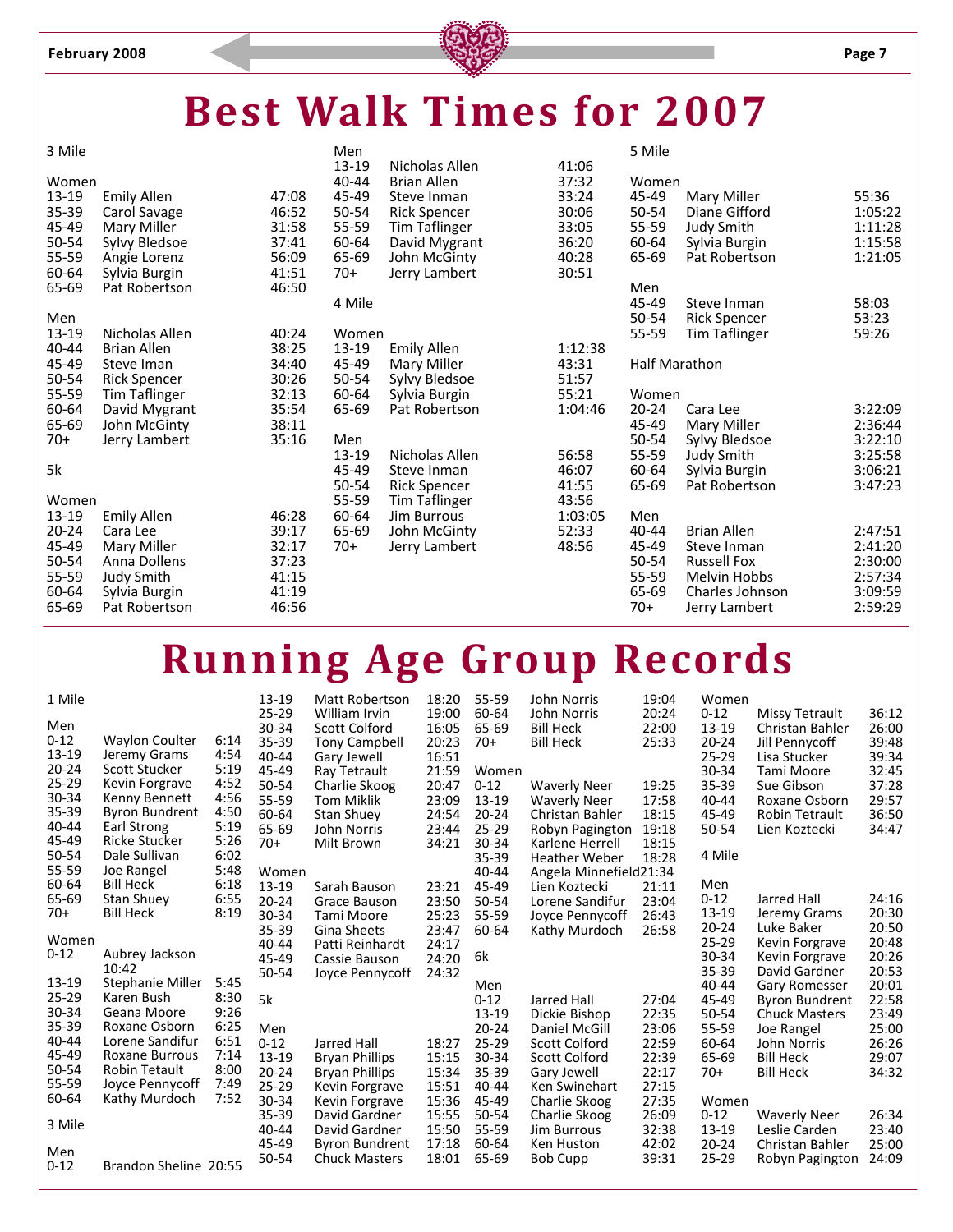#### **Page 8 The Roadrunner**

|                        |                                              |                |                 |                                      | <b>Running Age Group Records (continued)</b> |                      |                                               |                    |
|------------------------|----------------------------------------------|----------------|-----------------|--------------------------------------|----------------------------------------------|----------------------|-----------------------------------------------|--------------------|
| 30-34                  | Karlene Herrell                              | 22:53          | 35-39           | Kenny Bennett                        | 33:27                                        | 45-49                | <b>Ricke Stucker</b>                          | 1:06:47            |
| 35-39<br>40-44         | <b>Heather Weber</b>                         | 23:51<br>26:04 | 40-44<br>45-49  | David Gardner                        | 34:33<br>40:05                               | 50-54<br>55-59       | <b>Chuck Masters</b><br><b>Ricke Stucker</b>  | 1:07:17            |
| 45-49                  | Carla Yerkes<br>Carla Yerkes                 | 27:39          | 50-54           | Charlie Skoog<br><b>Bill Bennett</b> | 42:22                                        | 60-64                | John Norris                                   | 1:11:17<br>1:12:07 |
| 50-54                  | Lorene Sandifur                              | 31:15          | 55-59           | John Norris                          | 41:12                                        | 65-69                | <b>Bill Heck</b>                              | 1:20:02            |
| 55-59                  | Doris Griffith                               | 33:11          | 60-64           | John Norris                          | 42:25                                        |                      |                                               |                    |
| 60-64                  | Kathy Murdoch                                | 35:48          | 65-69           | Ed Krull 53:52                       |                                              | Women                |                                               |                    |
| 8k                     |                                              |                | Women           |                                      |                                              | 13-19<br>$20 - 24$   | Leslie Carden<br>Jill Pennycoff               | 1:05:48<br>1:28:42 |
|                        |                                              |                | 13-19           | Michelle Faulkner41:28               |                                              | 25-29                | Kelly Wright                                  | 1:15:09            |
| Men                    |                                              |                | $20 - 24$       | Allison Traver                       | 52:58                                        | 30-34                | <b>Heather Weber</b>                          | 1:08:01            |
| 13-19                  | Jeff Dwiggins                                | 29:53          | 25-29           | Lisa Heronemous 58:22                |                                              | 35-39                | <b>Heather Weber</b>                          | 1:08:28            |
| $20 - 24$<br>25-29     | Seth Daugherty<br><b>Howard Harrell</b>      | 29:33<br>28:52 | 30-34<br>35-39  | Karlene Herrell<br>Roxane Osborn     | 37:12<br>45:41                               | 40-44<br>45-49       | Roxane Osborn<br>Lien Koztecki                | 1:19:27<br>1:16:11 |
| 30-34                  | Brian Reinhardt                              | 30:29          | 40-44           | Michelle Hollingsworth48:31          |                                              | 50-54                | <b>Shirley Wilson</b>                         | 1:25:10            |
| 35-39                  | Dana Neer                                    | 32:12          | 45-49           | Lien Koztecki                        | 45:00                                        | 55-59                | Lien Koztecki                                 | 1:32:25            |
| 40-44                  | Gary Jewell                                  | 29:54          | 50-54           | Lorene Sandifur                      | 50:36                                        |                      |                                               |                    |
| 45-49<br>50-54         | Ricke Stucker                                | 34:14<br>34:57 | 7 mile          |                                      |                                              | <b>Half Marathon</b> |                                               |                    |
| 55-59                  | <b>Chuck Masters</b><br><b>Ricke Stucker</b> | 36:19          |                 |                                      |                                              | Men                  |                                               |                    |
| 60-64                  | <b>Bill Heck</b>                             | 37:28          | Men             |                                      |                                              | $0 - 12$             | Jesse Bauson                                  | 2:08:23            |
| 65-69                  | Milt Brown                                   | 43:26          | 25-29           | Mark Eads                            | 1:06:01                                      | 13-19                | John Ely                                      | 1:15:02            |
|                        |                                              |                | 30-34<br>45-49  | Will Irvin 47:57                     |                                              | $20 - 24$            | Seth Daugherty                                | 1:22:05            |
| Women<br>13-19         | Tonya Buffum                                 | 33:35          | 50-54           | Eric Mathew<br>Mike Deardorff        | 50:34<br>58:48                               | $25-29$<br>30-34     | <b>Scott Colford</b><br>Kenny Bennett         | 1:12:57<br>1:12:21 |
| $20 - 24$              | <b>Allison Traver</b>                        | 40:04          | 55-59           | Charlie Skoog                        | 52:07                                        | 35-39                | <b>Scott Colford</b>                          | 1:12:27            |
| 25-29                  | Allison Irvin                                | 51:43          | 60-64           | <b>Jim Burrous</b>                   | 1:08:30                                      | 40-44                | <b>Gary Romesser</b>                          | 1:10:04            |
| 30-34                  | Heather Weber                                | 33:44          | 65-69           | <b>Stan Shuey</b>                    | 1:00:49                                      | 45-49                | Dave Smiley                                   | 1:22:50            |
| 35-39<br>40-44         | Patti Reinhardt<br>Lorene Sandifur           | 41:32<br>39:51 | Women           |                                      |                                              | 50-54<br>55-59       | <b>Chuck Masters</b><br>John Norris           | 1:26:01<br>1:29:56 |
| 45-49                  | Lien Koztecki                                | 37:04          | 25-29           | Justine Eads                         | 1:07:16                                      | 60-64                | John Norris                                   | 1:37:51            |
| 50-54                  | Rhenda Acton                                 | 43:48          | 35-39           | Gina Sheets                          | 57:19                                        | 65-69                | <b>Bill Heck</b>                              | 1:48:57            |
| 55-59                  | Lien Koztecki                                | 45:42          | 40-44           | Patti Reinhardt                      | 1:03:06                                      | $70+$                | Glenn Artis                                   | 2:54:27            |
| 5 mile                 |                                              |                | 45-49<br>50-54  | Roxane Burrous<br>Lorene Sandifur    | 57:49<br>58:25                               | Women                |                                               |                    |
|                        |                                              |                |                 |                                      |                                              | 13-19                | Michelle Faulkner1:45:59                      |                    |
| Men                    |                                              |                | 15k             |                                      |                                              | $20 - 24$            | Jill Pennycoff                                | 1:42:41            |
| $0 - 12$               | <b>Brandon Sheline</b>                       | 32:22          |                 |                                      |                                              | 25-29                | Robyn Pagington 1:30:22                       |                    |
| $13 - 19$<br>$20 - 24$ | David Graves<br>Josh Daugherty               | 25:42<br>27:35 | Men<br>$0 - 12$ | <b>Brandon Sheline</b>               | 1:04:43                                      | 30-34<br>$35 - 39$   | Karlene Herrell<br>Karlene Herrell            | 1:19:04<br>1:23:25 |
| 25-29                  | Scott Colford                                | 26:56          | 13-19           | Pat Pollard                          | 54:10                                        | 40-44                | Carla Yerkes                                  | 1:30:43            |
| 30-34                  | <b>Scott Colford</b>                         | 26:07          | $20 - 24$       | Seth Daugherty                       | 55:48                                        | 45-49                | Lien Koztecki                                 | 1:36:47            |
| 35-39<br>$40 - 44$     | Kenny Bennett                                | 26:30          | 25-29<br>30-34  | Scott Colford                        | 50:45<br>50:29                               | 50-54                | Lorene Sandifur                               | 1:50:22            |
| 45-49                  | Gary Jewell<br>Byron Bundrent                | 28:17<br>29:12 | 35-39           | Kevin Forgrave<br>David Gardner      | 50:26                                        | 55-59<br>60-64       | <b>Shirley Wilson</b><br>Doris Griffith       | 2:06:49<br>2:11:05 |
| 50-54                  | <b>Chuck Masters</b>                         | 30:07          | 40-44           | Brian Reinhardt                      | 57:17                                        |                      |                                               |                    |
| 55-59                  | Joe Rangel                                   | 32:19          | 45-49           | <b>Rick Stucker</b>                  | 1:01:15                                      | Marathon             |                                               |                    |
| 60-64<br>65-69         | <b>Bill Heck</b><br><b>Bill Heck</b>         | 35:05          | 50-54<br>55-59  | Charlie Skoog<br>John Norris         | 1:05:08<br>1:00:35                           |                      |                                               |                    |
| $70+$                  | <b>Bill Heck</b>                             | 37:49<br>43:25 | 60-64           | Dick Sims                            | 1:06:03                                      | Men<br>13-19         | David Yoder                                   | 3:46:24            |
|                        |                                              |                | 65-69           | John Norris                          | 1:18:58                                      | 25-29                | Scott Colford                                 | 2:31:06            |
| Women                  |                                              |                |                 |                                      |                                              | 30-34                | Scott Colford                                 | 2:29:53            |
| $0 - 12$<br>13-19      | Kayla Reinagle<br>Tonya Buffum               | 49:22<br>31:37 | Women<br>13-19  | Tonya Buffum                         | 1:00:18                                      | 35-39<br>40-44       | <b>Scott Colford</b><br><b>Terry Fletcher</b> | 2:33:57<br>2:48:19 |
| $20 - 24$              | Christan Bahler                              | 32:24          | $25 - 29$       | Kelly Wright                         | 1:09:09                                      | 45-49                | <b>Rex Piercy</b>                             | 3:10:04            |
| 25-29                  | Kelly Wright                                 | 34:32          | 30-34           | Karlene Herrell                      | 57:56                                        | 50-54                | <b>Chuck Masters</b>                          | 3:13:40            |
| 30-34                  | Maggie Kuhlman 33:17                         |                | 35-39           | <b>Heather Weber</b>                 | 59:03                                        | 55-59                | James Schneider 3:36:00                       |                    |
| 35-39<br>40-44         | Angela Minnefield34:08                       |                | 40-44<br>45-49  | Roxane Burrous<br>Lien Koztecki      | 1:17:20<br>1:10:29                           | 60-64                | James Schneider                               | 3:34:13            |
| 45-49                  | Michelle Hollingsworth37:22<br>Lien Koztecki | 35:41          | 50-54           | Lorene Sandifur                      | 1:18:50                                      | 65-69                | John Norris                                   | 3:56:54            |
| 50-54                  | Lorene Sandifur                              | 40:23          |                 |                                      |                                              | Women                |                                               |                    |
| 55-59                  | Lien Koztecki                                | 45:13          | 10 Mile         |                                      |                                              | 13-19                | Missy Tetrault                                | 5:07:55            |
|                        |                                              |                | Men             |                                      |                                              | $20 - 24$<br>25-29   | Jill Pennycoff<br>Robyn Pagington 3:08:03     | 3:55:22            |
| 10k                    |                                              |                | $0 - 12$        | <b>Brandon Sheline</b>               | 1:16:50                                      | 30-34                | Karlene Herrell                               | 2:56:58            |
| Men                    |                                              |                | 13-19           | <b>Josh Daugherty</b>                | 1:02:03                                      | 35-39                | Roxane Osborn                                 | 3:24:00            |
| $0 - 12$               | <b>Brandon Sheline</b>                       | 45:25          | $20 - 24$       | Scott Stucker                        | 1:14:02                                      | 40-44                | Roxane Osborn                                 | 3:24:55            |
| 13-19<br>$20 - 24$     | David Graves<br>Eric Jun                     | 32:43<br>48:32 | 25-29<br>30-34  | Scott Colford<br>Scott Colford       | 55:54<br>56:21                               | 45-49<br>50-54       | Lien Koztecki<br>Shirley Wilson               | 3:34:55<br>4:13:20 |
| 25-29                  | <b>Scott Colford</b>                         | 32:52          | 35-39           | David Gardner                        | 55:57                                        | 55-59                | Sue Smock                                     | 5:23:41            |
| 30-34                  | Kevin Forgrave                               | 32:30          | 40-44           | Gary Romesser                        | 58:21                                        |                      |                                               |                    |

| 45-49<br>50-54<br>55-59<br>60-64<br>65-69                                                                                 | <b>Ricke Stucker</b><br><b>Chuck Masters</b><br><b>Ricke Stucker</b><br>John Norris<br><b>Bill Heck</b>                                                                                                                       | 1:06:47<br>1:07:17<br>1:11:17<br>1:12:07<br>1:20:02                                                                                         |
|---------------------------------------------------------------------------------------------------------------------------|-------------------------------------------------------------------------------------------------------------------------------------------------------------------------------------------------------------------------------|---------------------------------------------------------------------------------------------------------------------------------------------|
| Women<br>13-19<br>20-24<br>25-29<br>30-34<br>35-39<br>40-44<br>45-49<br>50-54<br>55-59                                    | Leslie Carden<br>Jill Pennycoff<br>Kelly Wright<br><b>Heather Weber</b><br><b>Heather Weber</b><br>Roxane Osborn<br>Lien Koztecki<br>Shirley Wilson<br>Lien Koztecki                                                          | 1:05:48<br>1:28:42<br>1:15:09<br>1:08:01<br>1:08:28<br>1:19:27<br>1:16:11<br>1:25:10<br>1:32:25                                             |
| Half Marathon                                                                                                             |                                                                                                                                                                                                                               |                                                                                                                                             |
| Men<br>0-12<br>13-19<br>$20 - 24$<br>25-29<br>30-34<br>35-39<br>40-44<br>45-49<br>50-54<br>55-59<br>60-64<br>65-69<br>70+ | Jesse Bauson<br>John Ely<br>Seth Daugherty<br>Scott Colford<br>Kenny Bennett<br>Scott Colford<br>Gary Romesser<br>Dave Smiley<br><b>Chuck Masters</b><br><b>John Norris</b><br>John Norris<br><b>Bill Heck</b><br>Glenn Artis | 2:08:23<br>1:15:02<br>1:22:05<br>1:12:57<br>1:12:21<br>1:12:27<br>1:10:04<br>1:22:50<br>1:26:01<br>1:29:56<br>1:37:51<br>1:48:57<br>2:54:27 |
| Women<br>13-19<br>20-24<br>25-29<br>30-34<br>35-39<br>40-44<br>45-49<br>50-54<br>55-59<br>60-64                           | Michelle Faulkner1:45:59<br>Jill Pennycoff<br>Robyn Pagington<br>Karlene Herrell<br>Karlene Herrell<br>Carla Yerkes<br>Lien Koztecki<br>Lorene Sandifur<br>Shirley Wilson<br>Doris Griffith                                   | 1:42:41<br>1:30:22<br>1:19:04<br>1:23:25<br>1:30:43<br>1:36:47<br>1:50:22<br>2:06:49<br>2:11:05                                             |
| Marathon                                                                                                                  |                                                                                                                                                                                                                               |                                                                                                                                             |
| Men<br>13-19<br>25-29<br>30-34<br>35-39<br>40-44<br>45-49<br>50-54<br>55-59<br>60-64<br>65-69                             | David Yoder<br>Scott Colford<br>Scott Colford<br>Scott Colford<br><b>Terry Fletcher</b><br>Rex Piercy<br><b>Chuck Masters</b><br>James Schneider<br>James Schneider<br>John Norris                                            | 3:46:24<br>2:31:06<br>2:29:53<br>2:33:57<br>2:48:19<br>3:10:04<br>3:13:40<br>3:36:00<br>3:34:13<br>3:56:54                                  |
| Women<br>13-19<br>20-24<br>25-29<br>30-34<br>35-39<br>40-44<br>45-49<br>50-54                                             | <b>Missy Tetrault</b><br>Jill Pennycoff<br>Robyn Pagington<br>Karlene Herrell<br>Roxane Osborn<br>Roxane Osborn<br>Lien Koztecki<br>Shirley Wilson                                                                            | 5:07:55<br>3:55:22<br>3:08:03<br>2:56:58<br>3:24:00<br>3:24:55<br>3:34:55<br>4:13:20                                                        |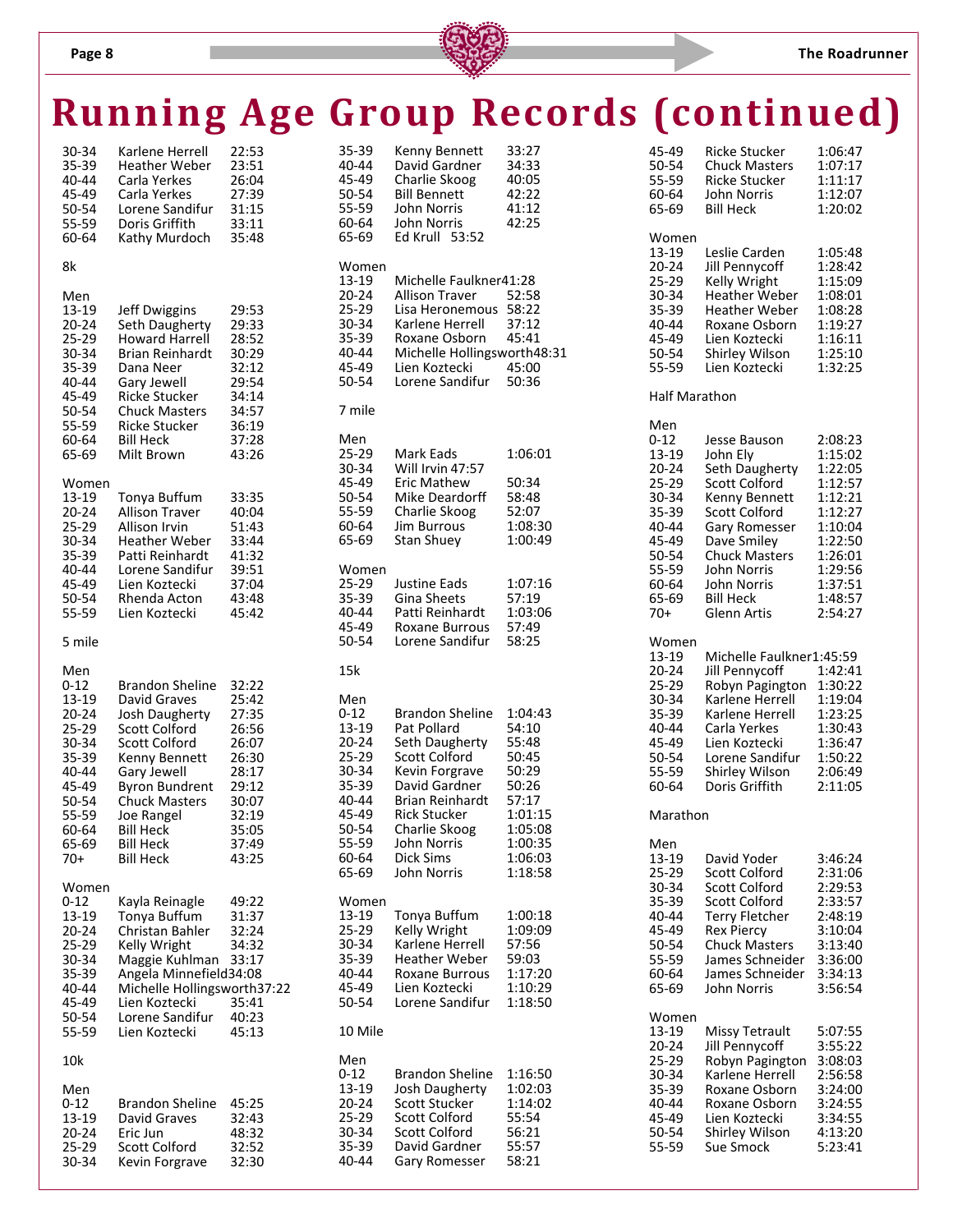

#### 3k

| Men<br>40-44<br>45-49<br>55-59<br>60-64                                                 | Steve Inman<br><b>Tim Taflinger</b><br><b>Barry Donovan</b><br>Jerry Lambert                                                                                             | 22:10<br>23:16<br>24:57<br>20:42                                              |
|-----------------------------------------------------------------------------------------|--------------------------------------------------------------------------------------------------------------------------------------------------------------------------|-------------------------------------------------------------------------------|
| Women<br>35-39<br>40-44<br>45-49<br>50-54<br>55-59<br>60-64                             | <b>RJ Swinehart</b><br>Jane Inman<br><b>Barb Coles</b><br>Janita Beall<br>JJ Schmidt<br>Pat Robertson                                                                    | 49:02<br>24:53<br>49:01<br>27:20<br>24:51<br>28:43                            |
| 2 Mile                                                                                  |                                                                                                                                                                          |                                                                               |
| Men<br>$0 - 12$<br>40-44<br>45-49<br>50-54<br>60-64                                     | Wesley White<br>Steve Inman<br><b>Rick Spencer</b><br><b>Tim Taflinger</b><br>Jerry Lambert                                                                              | 21:59<br>23:17<br>20:01<br>22:18<br>17:30                                     |
| Women<br>35-39<br>40-44<br>45-49<br>50-54<br>55-59<br>60-64<br>$70+$                    | Mary Miller<br>Mary Miller<br><b>Barb Coles</b><br>Donna Gentry<br>JJ Schmidt<br>Pat Robertson<br>Helen Brown                                                            | 25:22<br>24:18<br>33:01<br>27:51<br>27:12<br>27:25<br>35:25                   |
| 4k                                                                                      |                                                                                                                                                                          |                                                                               |
| Men<br>40-44<br>45-49<br>50-54<br>60-64<br>65-69                                        | Steve Inman<br>Keith McAndrews26:26<br><b>Rick Spencer</b><br>John McGinty<br>Jerry Lambert                                                                              | 31:01<br>25:46<br>32:05<br>26:30                                              |
| Women<br>25-29<br>40-44<br>45-49<br>50-54<br>60-64<br>65-69                             | Geana Mosson<br>Mary Miller<br>Mary Miller<br>Barb Wand<br>Pat Robertson<br>Pat Robertson                                                                                | 34:08<br>32:11<br>27:41<br>42:59<br>38:02<br>40:04                            |
| 3 Mile                                                                                  |                                                                                                                                                                          |                                                                               |
| Men<br>$0 - 12$<br>35-39<br>40-44<br>45-49<br>50-54<br>55-59<br>60-64<br>65-69<br>$70+$ | Nicholas Allen<br><b>Brian Allen</b><br>Steve Inman<br><b>Rick Spencer</b><br><b>Tim Taflinger</b><br><b>Steve Mount</b><br>Jerry Lambert<br>Jerry Lambert<br>Milt Brown | 40:49<br>35:42<br>33:29<br>27:17<br>27:09<br>32:28<br>26:36<br>26:45<br>38:41 |
| Women<br>0-12<br>35-39                                                                  | <b>Emily Allen</b><br>RJ Swinehart                                                                                                                                       | 40:54<br>42:43                                                                |



*Tim Taflinger finishes the New Year's Eve 5k.*

| 40-44<br>45-49<br>50-54<br>55-59<br>60-64<br>65-69<br>$70+$                                                                       | Mary Miller<br>Mary Miller<br>Diane Gifford<br>Sue Smock<br>Pat Robertson<br>Pat Robertson<br>Helen Brown                                                                                                  | 32:08<br>31:58<br>35:15<br>32:08<br>40:10<br>42:20<br>50:08                                                       |
|-----------------------------------------------------------------------------------------------------------------------------------|------------------------------------------------------------------------------------------------------------------------------------------------------------------------------------------------------------|-------------------------------------------------------------------------------------------------------------------|
| 5k                                                                                                                                |                                                                                                                                                                                                            |                                                                                                                   |
| Men<br>$0 - 12$<br>20-24<br>35-39<br>40-44<br>45-49<br>50-54<br>55-59<br>60-64<br>65-69<br>$70+$                                  | Nicholas Allen<br><b>Jack Sanders</b><br><b>Brian Allen</b><br>Steve Inman<br><b>Rick Spencer</b><br><b>Tim Taflinger</b><br>Jerry Lambert<br>Jerry Lambert<br>Jerry Lambert<br>Jerry Lambert              | 39:43<br>43:25<br>36:57<br>33:24<br>28:06<br>28:38<br>27:15<br>27:29<br>27:41<br>31:03                            |
| Women<br>$0 - 12$<br>13-19<br>$20 - 24$<br>25-29<br>30-34<br>35-39<br>40-44<br>45-49<br>50-54<br>55-59<br>60-64<br>65-69<br>$70+$ | <b>Emily Allen</b><br>Karly Irwin<br>Cara Lee<br>Geana Mosson<br>Penny Frazier<br>Mary Miller<br>Mary Miller<br>Mary Miller<br>Diane Gifford<br>Sue Smock<br>Sylvia Burgin<br>Pat Robertson<br>Helen Brown | 39:34<br>43:32<br>40:28<br>35:51<br>37:01<br>33:07<br>33:03<br>32:17<br>35:58<br>32:25<br>41:00<br>42:43<br>51:11 |
| 4 Mile                                                                                                                            |                                                                                                                                                                                                            |                                                                                                                   |
| Men<br>$0 - 12$<br>35-39<br>40-44<br>45-49                                                                                        | Nicholas Allen<br><b>Brian Allen</b><br><b>Brian Allen</b><br><b>Tim Taflinger</b>                                                                                                                         | 53:14<br>45:36<br>37:32<br>39:36                                                                                  |

| 50-54 | <b>Rick Spencer</b> | 40:58 |
|-------|---------------------|-------|
| 55-59 | Jerry Lambert       | 37:11 |
| 60-64 | Jerry Lambert       | 38:21 |
| 65-69 | Jerry Lambert       | 41:25 |
| 70+   | Chuck Whitney       | 51:15 |
| Women |                     |       |
| 0-12  | <b>Emily Allen</b>  | 53:42 |
|       | .                   | .  .  |

|       | _                      |         |
|-------|------------------------|---------|
| 20-24 | Kerry Miklik           | 1:00:18 |
| 25-29 | Michelle Crocket 53:37 |         |
| 30-34 | Penny Frazier          | 48:01   |
| 35-39 | Roberta Myers          | 46:27   |
| 40-44 | Diane Shockey          | 50:38   |
| 45-49 | Mary Miller            | 43:05   |
| 50-54 | Diane Gifford          | 48:37   |
| 55-59 | Julia Donahue          | 50:13   |
| 60-64 | Pat Robertson          | 55:12   |
| 65-69 | Pat Robertson          | 59:52   |
| 70+   | Helen Brown            | 1:07:50 |
|       |                        |         |

| ۰, | ۹ |  |
|----|---|--|

| Men<br>35-39<br>40-44<br>45-49<br>50-54<br>55-59<br>60-64                         | <b>Brian Allen</b><br>Steve Inman<br><b>Rick Spencer</b><br><b>Barry Donovan</b><br>Tom Gebeau<br>Jerry Lambert                                                  | 1:16:26<br>56:56<br>47:45<br>49:12<br>59:34<br>46:58                                 |
|-----------------------------------------------------------------------------------|------------------------------------------------------------------------------------------------------------------------------------------------------------------|--------------------------------------------------------------------------------------|
| Women<br>$0 - 12$<br>35-39<br>40-44<br>45-49<br>50-54<br>55-59<br>60-64<br>65-69  | <b>Emily Allen</b><br>Mary Miller<br>Mary Miller<br>Mary Miller<br>Mona Grills<br>JJ Schmidt<br>Pat Robertson<br>Pat Robertson                                   | 1:11:43<br>1:09:00<br>55:15<br>55:02<br>1:05:21<br>1:04:42<br>1:10:23<br>1:14:09     |
| <b>Half Marathon</b>                                                              |                                                                                                                                                                  |                                                                                      |
| Men<br>35-39<br>40-44<br>45-49<br>50-54<br>55-59<br>60-64<br>65-69<br>$70+$       | <b>Tim Revils</b><br><b>Brian Allen</b><br><b>Rick Spencer</b><br><b>Rick Spencer</b><br><b>Robin Michael</b><br>Jerry Lambert<br>Jerry Lambert<br>Jerry Lambert | 3:15:21<br>2:47:51<br>2:12:55<br>2:05:30<br>2:22:11<br>2:31:53<br>2:25:21<br>2:59:29 |
| Women<br>$20 - 24$<br>35-39<br>40-44<br>45-49<br>50-54<br>55-59<br>60-64<br>65-69 | Cara Lee<br><b>Sharon Miller</b><br>Mary Miller<br>Mary Miller<br>Kathy Neher<br><b>Sue Smock</b><br>Pat Robertson<br>Pat Robertson                              | 3:22:09<br>2:56:22<br>2:27:31<br>2:29:36<br>3:02:09<br>2:49:16<br>3:09:52<br>3:18:58 |
| Marathon                                                                          |                                                                                                                                                                  |                                                                                      |
| Men<br>45-49<br>50-54                                                             | Keith McAndrews5:14:56<br>Keith McAndrews6:00:08                                                                                                                 |                                                                                      |
|                                                                                   |                                                                                                                                                                  |                                                                                      |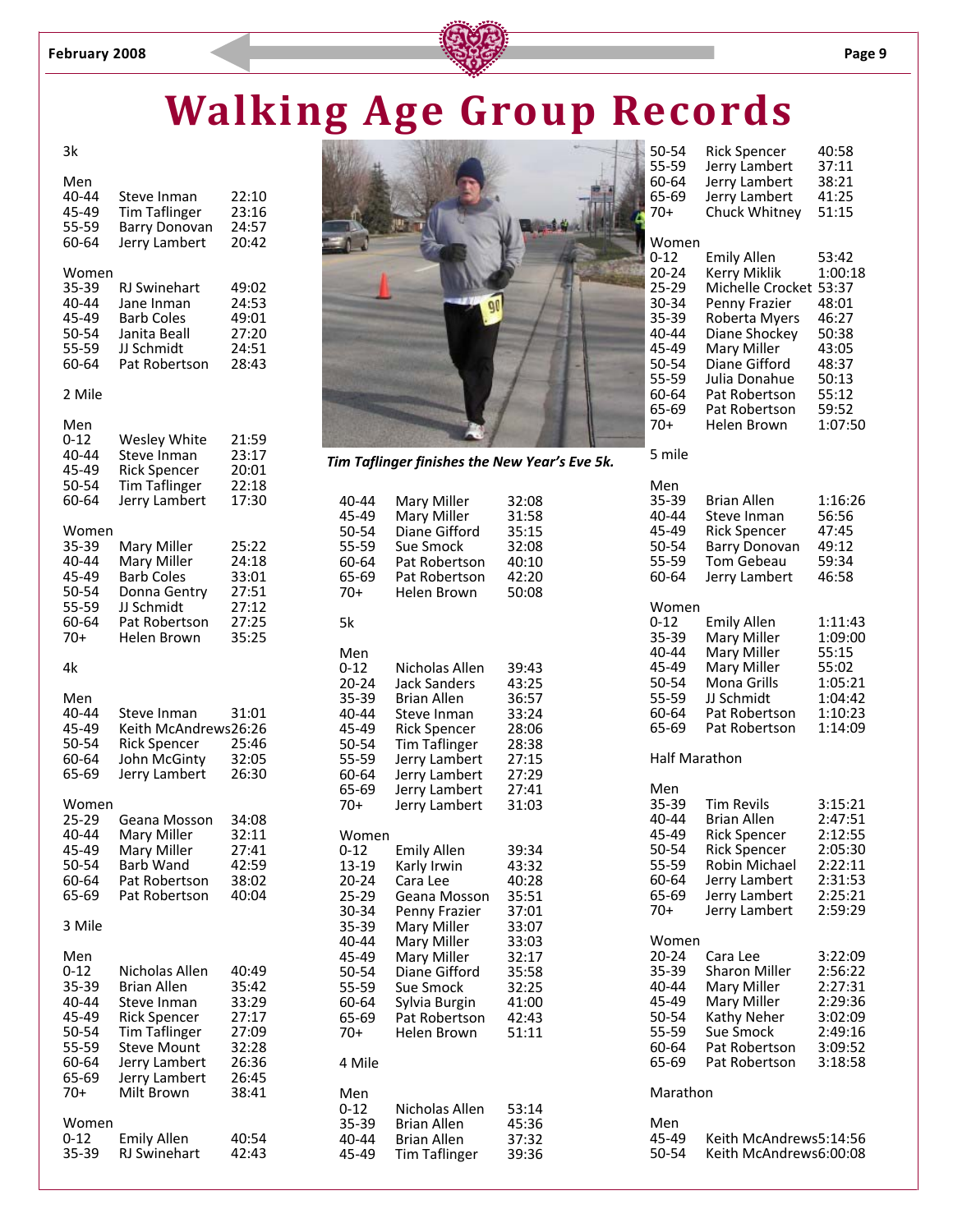

### **2007 Final Points Standings**

Races scored include the JN Amboy, Ultimate Challenge, Old Ben, Race for the Cure, JN Jackson Morrow, Composer Classic, Trojan Trot, JN Greentown, Relay for Life, Race for Grace, Haynes Apperson, Ironhorse, Panther Prowl, JN converse, Age-graded, BeeBumble, Cole Porter, JN Bunker Hill, Mounds, McKinley, Charity Run, New Year's Eve and any one marathon, half-marathon or volunteer.

Runners

#### Women

#### $0 - 12$

Aubrey Jackson 5‐100V Victoria Christenson 1‐20H Zoe Irvin 1‐20

#### 13‐19

Sarah Lee 12‐172H Amber Longwith 11‐152 Vanessa Lorenz 11‐150V Laura Bauson 6‐110M Katie Hollingsworth 6‐97V Annina Gruber 5‐82 Nicole Parry 4‐57 Nicole Jackson 4‐56V Waverly Neer 2‐40 Katie Christenson 1‐20H Emily Christenson 1‐20H Mindy Tetrault 1‐20V

#### 20‐24

Holly Hurlburt 6‐102 Sarah Bauson 5‐100H Grace Bauson 5‐85H Jamie Jackson 3‐52V Megan Green 1‐20 Stephanie Overman 1‐20H

#### 25‐29

Kathleen Bagwell 18‐312HV Allison Irvin 15‐270H Rebekah Kinney 10‐148HV Jillian Weaver 9‐118 Justine Eads 6‐81H Karen Bush 5‐67H Kelly Wright 3‐55HV Shannon Reinagle 2‐30H Brianne Boles 2‐28H Michelle Tetrault 1‐20V

#### 30‐34

Darcie York 11‐190H Jeanette Merritt 10‐149H Robyn Pagington 4‐80 Geana Moore 5‐70 Amy Piazza‐Graves 4‐70H Lisa Stucker 2‐32 Dona Smith 1‐10

#### 35‐39

Lisa Jones 14‐247H Heather Weber 11‐200HV Teresa Long 3‐60H Gina Sheets 3‐55MV Lisa Birkhimer 2‐30H Kavita Kataria 1‐20 Tami Moore 1‐20H Tosha Rogers 1‐20H Stella Rood 1‐20

40‐44 Michelle Hollingsworth 17‐ 330HV Patti Reinhardt 15‐250MHV Kim Anderson 1‐20H

Shelly Wyman 1‐15 Jennifer Mayfield 1‐10

45‐49 Roxane Burrous 11‐215MHV Cassie Bauson 9‐165H Maureen Prentice 4‐67H Sandy Knowland 3‐50H Cheryl Marner 3‐45H Carla Yerkes 2‐40H

#### 50‐54

Lorene Sandifur 15‐280HV Robin Tetrault 16‐265MHV Robin Cole 17‐233 Christine Williamson 9‐138 Vicki Boles 7‐130H Jill Parry 4‐67V Marsha Daugherty 3‐40 Debra Perkins 2‐32H Michaelene Anderson 1‐20V

#### 55‐59

Joyce Pennycoff 17‐330HV Rhenda Acton 14‐225HV Kathie Barnett 2‐30V Barb Wand 2‐30V Anne Wiles 2‐30V Shirley Wilson 1‐10

60‐64 Kathy Murdoch 4‐80 Doris Griffith 3‐55V Susan Gerhart 2‐40H Trudy Pierce 1‐20H

65‐69 Kathleen Leach 1‐20H

#### Men  $0 - 12$

Joshua Revils 12‐225 James Longwith 10‐164V Quinn Reinhardt 7‐110V Waylon Coulter 4‐80 Griffin Irvin 1‐20 Nicholas Webster 1‐20H

#### 13‐19

Mason McGovern 7‐125 Peter Bauson 8‐121H Brandon Sheline 5‐100 Jordan Lee 6‐94H Jesse Bauson 6‐92MH Sam Williamson, Jr. 4‐80 Kaleb Hollingsworth 5‐75 Keith Bauson 5‐61 Kyle Starich 4‐57 Tony Robinette 2‐32 Carl Christenson 1‐20H Andrew Swinehart 1‐20H Matthew Robertson 2‐19 Ben Bradshaw 1‐10

20‐24 Bryan Phillips 3‐60 Justin Ashcraft 2‐40 Kevin Callaghan 1‐20H Zach Overman 1‐20H Brett Sanders 1‐10

#### 25‐29

Mark Eads 6‐110H Cory Jackson 5‐85 Matt Yarosz 3‐60 Seth Daugherty 2‐40 Nathan Hovermale 2‐35 Joseph Hubbs 1‐20

#### 30‐34

Matt York 16‐275H William Irvin 14‐255MH Ryan Bagwell 17‐231 Chris James 10‐164HV Keith Hill 9‐125H David Reinagle 5‐59H Ryan Hanlon 2‐17

#### 35‐39

Scott Colford 15‐290MH T.A. Weber 13‐180H Scott Riggle 7‐117H Jeff Kuczera 6‐105 Vernon Graves 8‐104H Michael Lake 9‐100H Travis Sheets 5‐92MHV Donny Smith 7‐87H Michael Rood 3‐40 Mitch Reeves 1‐20H Dennis Ball 2‐19

#### 40‐44

Brian Reinhardt 19‐345MHV Michael Graham 21‐303HV Darin Hollingsworth 17‐ 225HV Ron Moore 11‐172MH Dana Neer 9‐170HV Dan Lutes 3‐60MH Mark Webster 3‐50HV Brandon Mink 3‐40 Mike Williams 2‐30H Don Rogers 2‐29M Shawn Mayfield 1‐20H

45‐49 Phil Rozzi 12‐212M Al Hochgesang 11‐200 Eric Mathew 12‐181MH Kim Lee 11‐160H Ken Swinehart 12‐155HV Mark Rodgers 9‐128H Ray Tetrault 6‐96MHV Byron Bundrent 3‐60 Gary Jewell 3‐60V Bill Bauson 4‐45H Mike Jones 2‐32H Greg Sumpter 2‐30M Brent Marner 1‐20H

#### 50‐54

Mark Shorter 21‐344H Earl Strong 18‐340MH Mike Deardorff 16‐208HV Greg Townsend 10‐136MV Jerry Meiring 11‐119 Russ Hovermale 7‐77 Don Gifford 3‐55H Michael Campbell 3‐52MH Dave White 3‐50HV Kevin Starich 2‐30 RJ Kerr 1‐20V Tom Sheridan 2‐17 Karl Stoneking 1‐10

#### 55‐59

Ricke Stucker 21‐330 Joe Rangel 16‐320 Charlie Skoog 17‐230MV Tom Miklik 10‐142HV Steve Wand 7‐106HV Phil Leininger 7‐89H John Wiles 4‐70HV Steve Kilcline 4‐51V Fred Chew 3‐50H Chris Smith 1‐10 Bill Cox 1‐9 Greg Landrum 1‐8

#### 60‐64

David Hughes 13‐245MV Doug Mankell 10‐172H Sam Williamson, Sr. 10‐172 Bill Barnett 3‐50V Walter Brown 2‐30

#### 65‐69

Stan Shuey 16‐287 Dale Sullivan 13‐201 John Norris 10‐180H Charles Johnson 1‐20H Ernie Strawn 1‐20 Darrell Pennycoff 1‐12 Jerry Leach 1‐10

70‐74 Bill Heck 11‐215V Robert Cupp 12‐187 Riley Case 3‐60

#### Walkers

#### Women

49‐ Mary Miller 21‐400HV Amanda Pena 21‐322V Debbie Riffe 21‐238V Jane Inman 14‐182HV Raye Jean Swinehart 12‐ 147HV Emily Allen 13‐119 Cara Lee 4‐45H Becky Christenson 2‐32H Karen Jewell 1‐20V Darlene Jackson 2‐15 Jayne Hiatt 1‐10 Carol Savage 1‐6

#### 50+

Sylvia Burgin 18‐247H Sylvy Bledsoe 11‐220HV Judy Smith 14‐211HV Anna Dollens 8‐160 Diana Brown 12‐148 Pat Robertson 13‐146HV Cynthia Sanders 13‐141V Kathy Allen 12‐130 Angela Lorenz 4‐36 Diane Gifford 1‐20

#### Men

49‐ Brian Allen 19‐315HV Steve Inman 13‐260HV Nicholas Allen 7‐103 Tim Revils 3‐37 Bruce Savage 1‐10

#### 50+

Rick Spencer 17‐325H Keith McAndrews 18‐ 286MHV Tim Taflinger 21‐277HV Jerry Lambert 18‐250HV Jackie Sanders 19‐166V Rocky Smith 12‐139HV Robin Michael 12‐133MH Milt Brown 9‐96V Jim Burrous 9‐94HV David Mygrant 4‐36 Russell Fox 2‐35H John McGinty 4‐34 Toney Lorenz 4‐30 Melvin Hobbs III 1‐20H John Robertson 2‐14